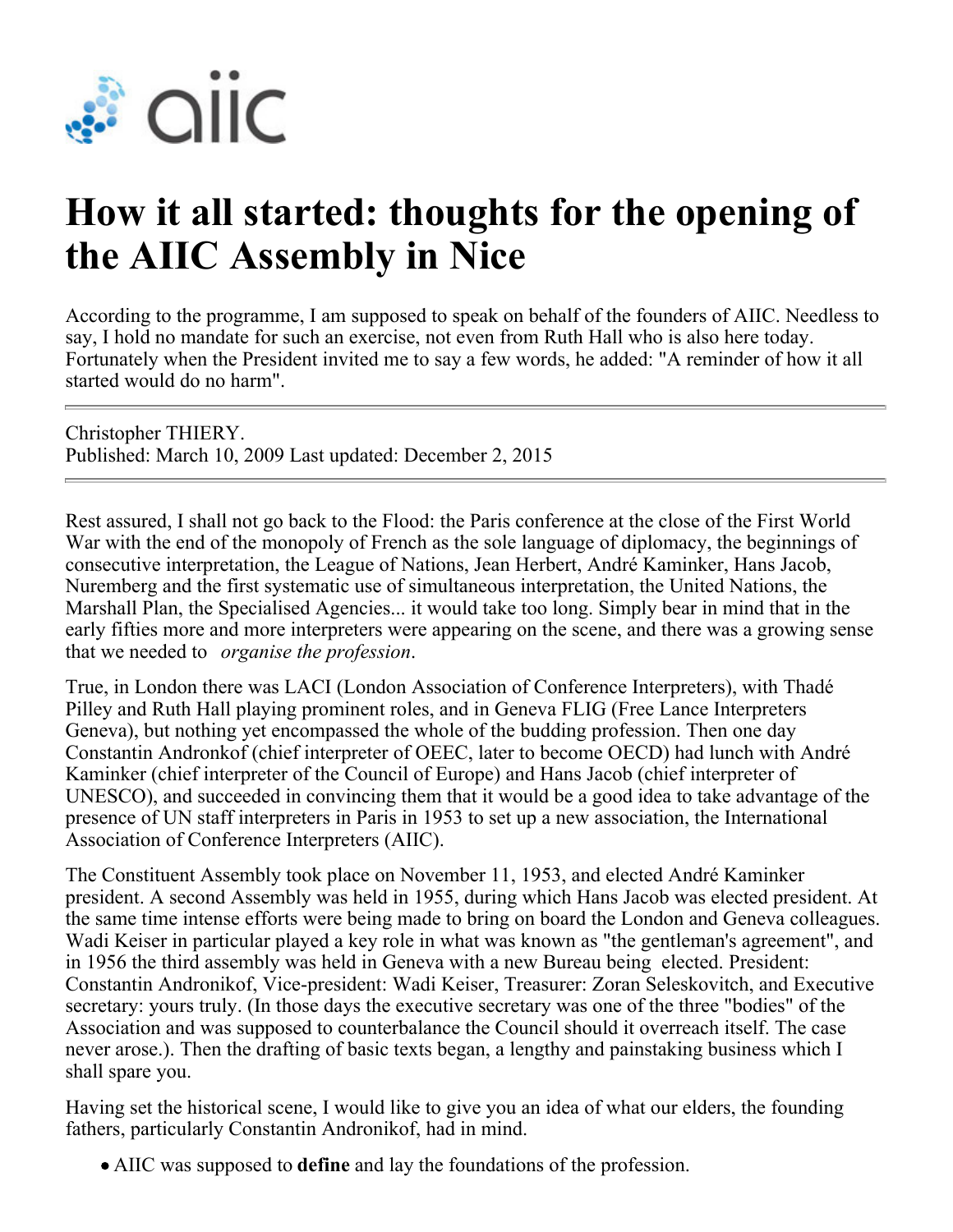- The goal was a worldwide organisation, but membership would remain **direct and individual**. In other words, it was not to be a federation of national bodies. (Hence AIIC's great caution in matters of *national* recognition of the profession). This was an original choice: very few international professions were so organised - the only ones mentioned at the time were the psychoanalysts and IATA.
- AIIC was to include both **freelance and staff interpreters**: they do the same job, whether paid on a monthly or a daily basis.
- Competition among interpreters was only natural, but it had to be based on **quality, not on price**.
- Was AIIC to be a professional association or a trade union? From the outset the answer was "both" - association **and** union. Yet another original approach.

## **AIIC is professional association.**

A professional association establishes compulsory rules of ethics. For AIIC the fundamental rule on which everything else is based is the **obligation to respect the utmost secrecy**. Such a requirement has lost nothing of its significance, as we shall see in the discussion to be held during this assembly. I shall therefore not dwell on this vital issue now. The Code of Professional Ethics was the first basic document to be drawn up and it included other obligations customary for a "liberal" profession, such as not deriving personal gain from confidential information obtained during conferences, showing solidarity towards colleagues, and refraining from advertising.

AIIC guaranteed the **professional quality** of its members, or at least attested to them being professionals. But in what languages? In the early days, members just indicated their language combination, a not entirely reliable way of proceeding. You can be a very good interpreter in one language combination, and a bad one in a language you are not so good at. I still remember a distinguished colleague (I have fortunately completely forgotten his name) who once said to me, "You don't have to know Spanish very well, because nothing of any importance is ever said in that language!" But one day a major conference on the Law of the Sea was organised and a number of Latin American countries had some very important things to say, and it was found that interpretation from Spanish was not always accurate. Hence the idea of a language classification for AIIC, the *A-B-C system* you are familiar with. Two problems had to be solved. First the actual structure itself. Over the years a number of refinements were proposed, with the addition of sub-categories, but we always came back to the original three categories, if only because each new one involved new borderlines and that is where the difficulties lie. The biggest problem, however, was what to do about the *existing* members - how could one apply the new criteria to them? You can imagine the quandary... All the gifts of persuasion of Danica Seleskovitch, the Executive Secretary at the time, were required to carry out such a perilous exercise, but she succeeded and the A-B-C system was introduced.

Another issue was that interpreters did not want to suffer the same fate as translators and be exploited by agencies. Working for agencies was therefore banned from the start, and a **direct contract** between client and interpreter soon became compulsory. The fact is that when the chips are down, the interests of the agency and the interpreter (the "raw material") inevitably conflict. This is also true of consultant interpreters when they behave like an agency.

The obligation of **solidarity** applies to both a professional association and a trade union. And here I should like to tell you how our Solidarity Fund started. In the middle of the 50s Irene Testot-Ferry, whom you are about to make an Honorary Member and who had planned to come to Nice but alas died too soon, had a terrible car accident. She survived, but with innumerable broken bones. She was a widow with five teenage children. There was a spontaneous movement of solidarity among AIIC members, who sent in money to help her to hold out. After several operations, showing fantastic courage she soon started working again. And she made it a point of honour to pay back to AIIC the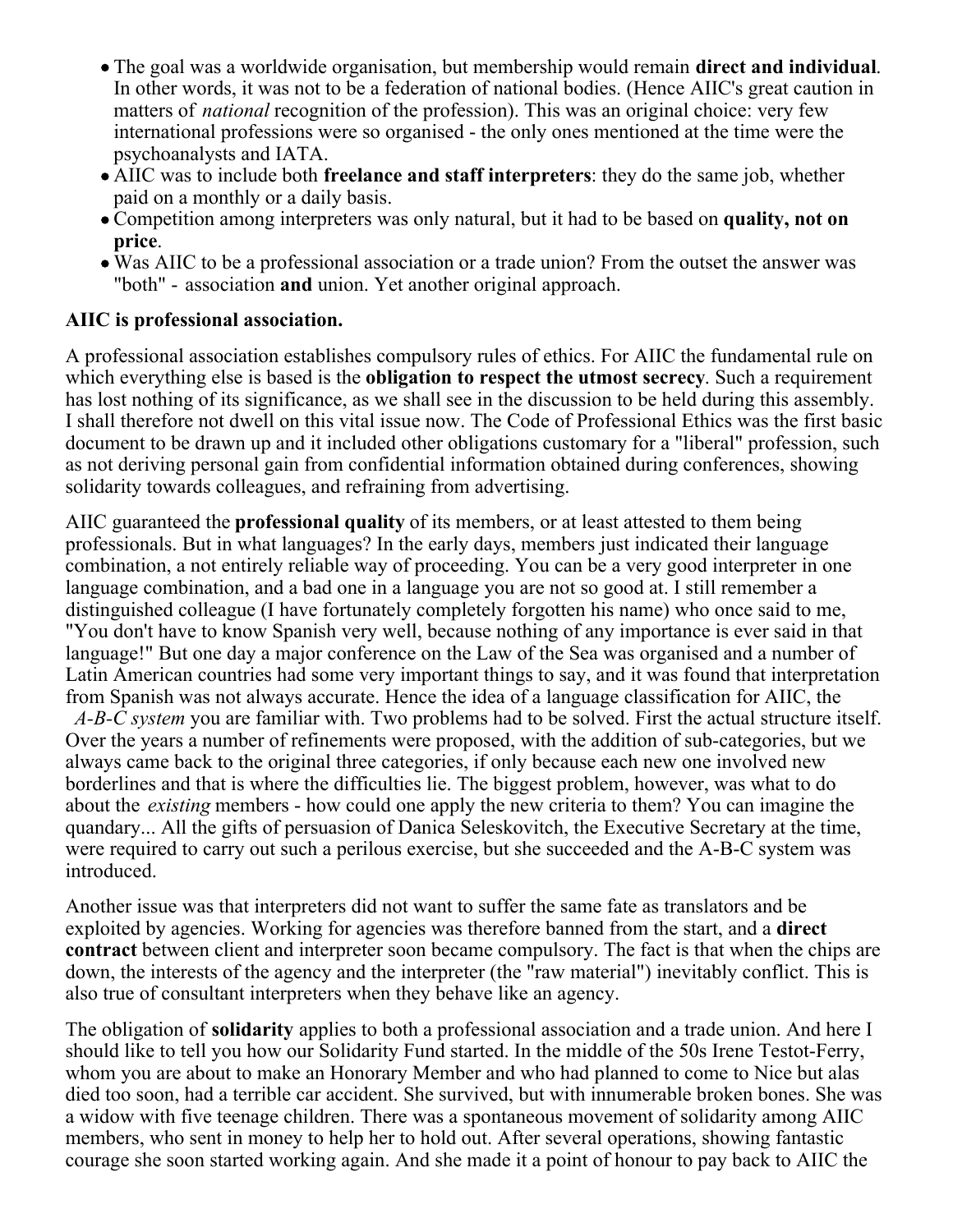money people had sent. The donors then decided to leave the money with the association for the creation of a solidarity fund.

## **AIIC is also a trade union**

The first step toward acting as a union was the drafting of a Professional Code laying down binding working conditions and a scale of fees. These were not standard but rather **minimum rates**. (I know times are altered: the FTC took an interest in us, and in the name of the sacrosanct principle of free competition the rules devised to break up Standard Oil's monopoly were applied to interpreters; some see signs, however, that the wind may be beginning to change).

The Code embodied a number of important principles that today seem obvious, but which at the time did not: the obligation to have a **professional domicile**, and one only (some colleagues were tempted to go to South America on holiday, doing a few conferences on the spot to offset their travelling costs); when recruited as an interpreter, one should refuse to do the work of **translators**, if only for their sake; if a conference was **cancelled**, we had to insist on being paid - this was a thorny question, because it was too easy for staff interpreters doing a bit of moonlighting to go back to their lawful occupation if the meeting was cancelled and not insist on being paid; the rule that all members of a team should receive the **same remuneration**. It was the experienced colleagues who insisted on this, the idea being that the interpreter was always on his own, without a reviser (like in translation) to help him in case of difficulty, and therefore all should be paid equally, whether you were an old hand or fresh out of school. We were to find that this helped us considerably in our contacts with employers, who were always attempting to divide us. Unfortunately, we were not able to prevent the introduction, first by the United Nations, of a beginners' rate. It is vital to make sure it is not abused or extended unduly.

AIIC's first truly trade union action was in **1958**. The large team daily rate had remained at \$**25** since the end of the war, and Constantin and I asked for an appointment with UNESCO to discuss the possibility of an increase to \$**30**. We received no answer, but the authorities made their view known: "We don't talk to a bunch of crooks". The Council therefore suggested that colleagues contacted for several large conferences in the summer/autumn of 1958 answer "Yes, I am free, but at \$30". Most of them did so and the Organisations gave in. And all of a sudden we had become very respectable people -as our requests had been granted they must have been reasonable, which by extension meant that we were too. All this taught us two things. First, that you do not need 100% support for that kind of action to succeed; once a critical mass has been achieved, the day is won. Secondly, it isn't merely by being polite that one earns respect; it is by being determined and united.

The other major trade union action I would like to mention concerns the **five-year agreements** with the three large families of organisations, the United Nations, the European Communities and the Coordinated organisations. Zoran Seleskovitch argued that the international organisations, which in their own interest employed freelance interpreters year in year out, had a social security obligation towards them (e.g. retirement benefits). It was on those grounds that in 1967 we asked for and obtained the opening of negotiations with the employers - negotiations that soon would extend to indexation of remuneration based on staff interpreters' rates of pay, and working conditions. The first agreements came into force in 1969 and are one of AIIC's major achievements.

AIIC waged other minor trade union battles, such as the boycott around 1964 of a conference room on the  $10<sup>th</sup>$  floor of a Paris building with booths in the basement facing a **TV screen**.

This brings me to my conclusion. AIIC is our home, our common abode. It may be a rather unusual one, but it is one we ourselves designed and built to suit our particular needs. As is the case with any home, it requires maintenance and from time to time improving and refurbishing - new windows and roofing adapted to climate changes. But if you have ever tried altering a building, you will know